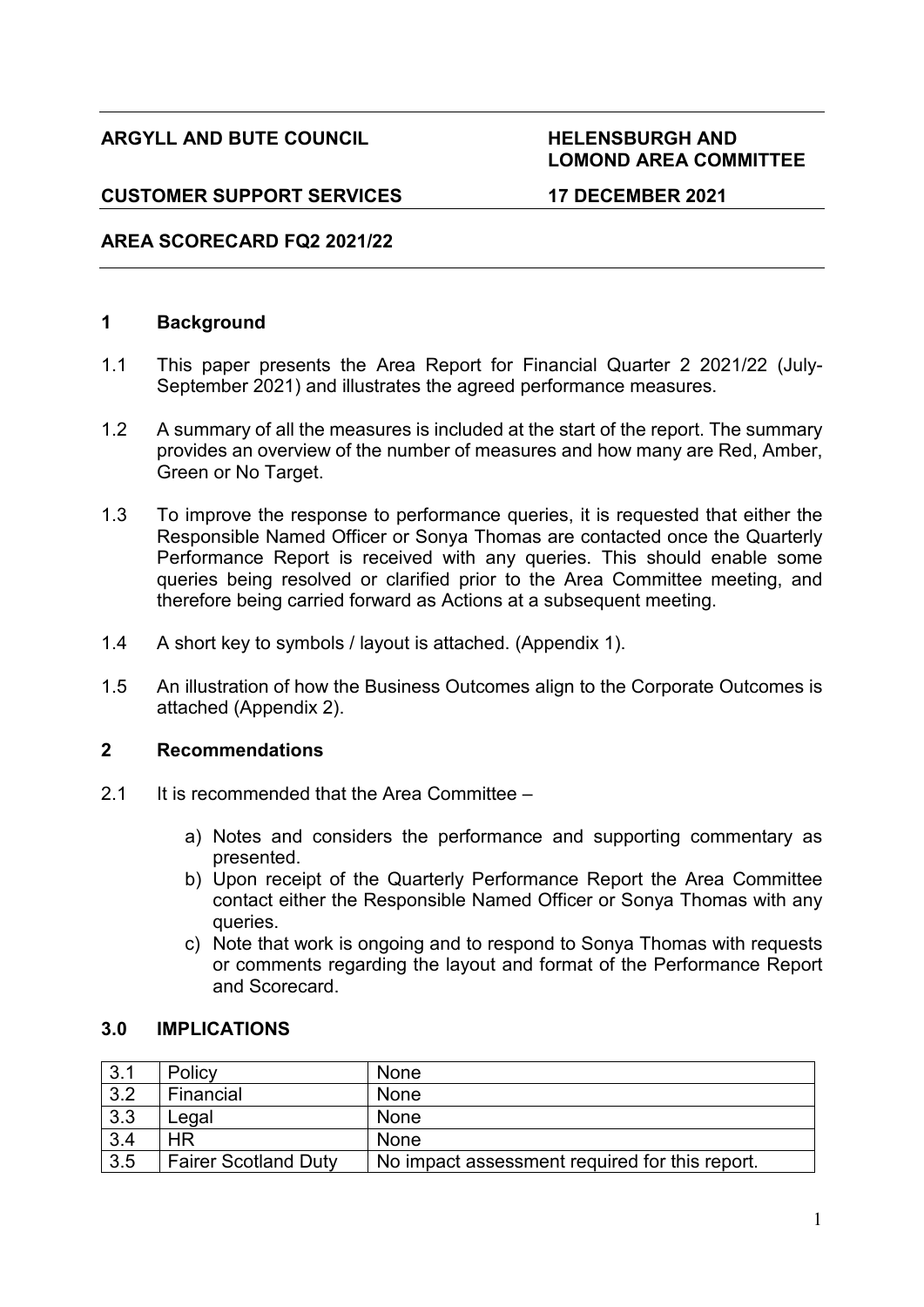| 3.5.1 | Equalities                  | None. If requested the Area Committee Performance |
|-------|-----------------------------|---------------------------------------------------|
|       |                             | Report can be supplied in a different format.     |
|       | 3.5.2   Socio-economic Duty | None                                              |
| 3.5.3 | <b>Islands</b>              | None                                              |
| 3.6   | <b>Climate Change</b>       | None                                              |
| 3.7   | <b>Risk</b>                 | None                                              |
| 3.8   | <b>Customer Service</b>     | None                                              |

# **Kirsty Flanagan, Executive Director with responsibility for Customer Support Services**

# **Jane Fowler Head of Customer Support Services**

For further information, please contact: Sonya Thomas Organisation Development Officer - Performance and Improvement Customer Support Services 01546 604454

Appendix 1: Key to symbols Appendix 2: Illustration of Business Outcomes aligned to Corporate Outcomes Appendix 3: FQ2 2021/22 H&L Word Report in pdf format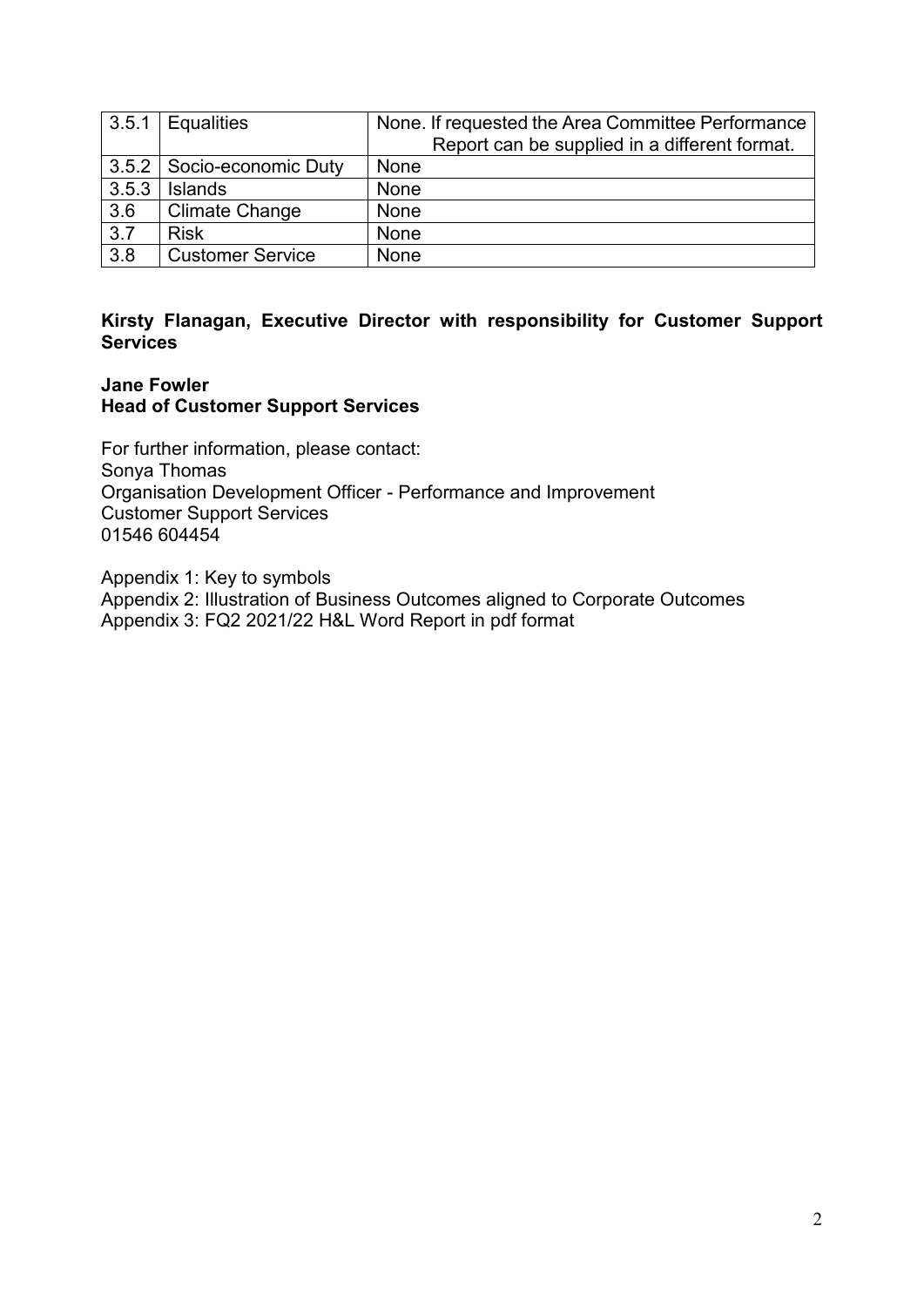# **PERFORMANCE REPORTS – KEYS TO SYMBOLS**

# **WORD REPORT**

STATUS SYMBOL

• This is colour coded and indicates if the performance is good – Green; or off track – Red

TREND ARROW

• This indicates the trend of the performance between the last two periods

NAME IN BRACKETS (StreetScene)

• The indicates not only where in Pyramid you can find the data but also what team in the council deals with this element of performance

GREY SUCCESS MEASURE

- This indicates that the performance measure is a council-wide one WHITE SUCCESS MEASURE
- This indicates that the performance measure is a local area one

# **ON GRAPHS IN PYRAMID**

**GREEN** 

• Performance is positively within desired parameters / meeting target / positively exceeding target

RED

• Performance is negatively out-with desired parameters / not meeting target / negatively exceeding target

KEY

• There is a key / explanation to each graph indicating Target / Actual / Benchmark alongside each graph

# **THE SCORECARD**

- This is a plain summary of the success measures
- It mirrors the word report BUT without commentary / names / teams
- It is simply a picture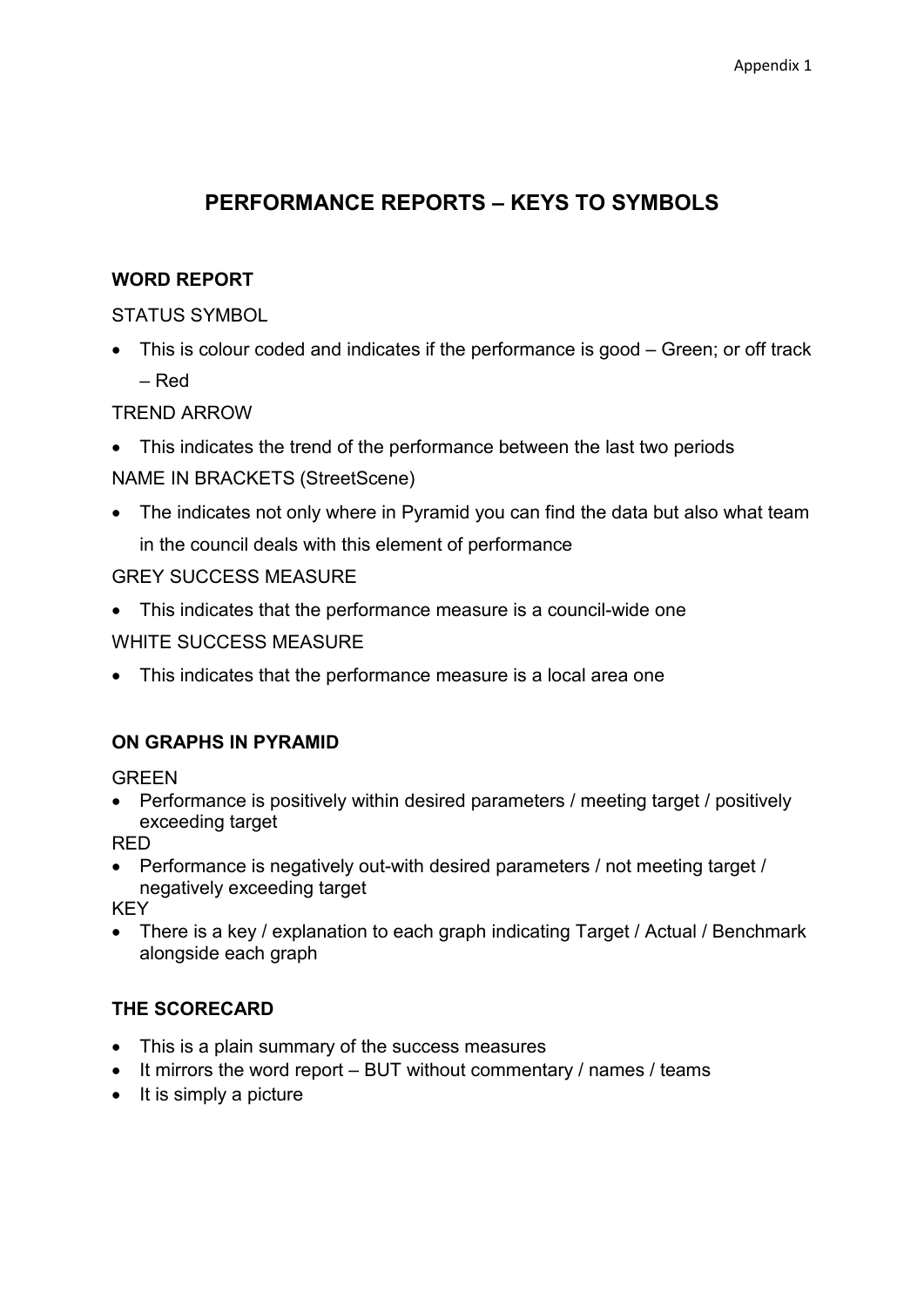| Joint Over-<br>arching<br>Vision | Argyll and Bute's Economic Success is built on a growing population                                                               |                                                                                        |                                                                                                                        |                                                                                                               |                                                                                                  |                                                                              |                                                                                                                          |  |  |  |  |  |  |  |  |
|----------------------------------|-----------------------------------------------------------------------------------------------------------------------------------|----------------------------------------------------------------------------------------|------------------------------------------------------------------------------------------------------------------------|---------------------------------------------------------------------------------------------------------------|--------------------------------------------------------------------------------------------------|------------------------------------------------------------------------------|--------------------------------------------------------------------------------------------------------------------------|--|--|--|--|--|--|--|--|
| Council<br>Mission               | Making Argyll and Bute a place people choose to Live, Learn, Work and do Business                                                 |                                                                                        |                                                                                                                        |                                                                                                               |                                                                                                  |                                                                              |                                                                                                                          |  |  |  |  |  |  |  |  |
|                                  |                                                                                                                                   |                                                                                        |                                                                                                                        | Choose Argyll, Love Argyll                                                                                    |                                                                                                  |                                                                              |                                                                                                                          |  |  |  |  |  |  |  |  |
|                                  |                                                                                                                                   | A Place people choose to Live                                                          |                                                                                                                        | A Place people<br>choose to Learn                                                                             |                                                                                                  | A Place people choose to Work and Do<br><b>Business</b>                      | <b>Getting It Right</b>                                                                                                  |  |  |  |  |  |  |  |  |
| Corporate<br><b>Outcomes</b>     | People live active<br>healthier and<br>independent lives                                                                          | People will live in<br>safer and stronger<br>communities                               | Children and<br>young people have<br>the best possible<br>start                                                        | <b>Education, Skills</b><br>and training<br>maximise<br>opportunities for<br>all                              | Our economy is<br>diverse and<br>thriving                                                        | We have an<br>infrastructure that<br>supports<br>sustainable growth          |                                                                                                                          |  |  |  |  |  |  |  |  |
| <b>Business</b><br>Outcomes      | <b>BO101</b> We Ensure<br><b>Information And</b><br>Support Is Available<br>For Everyone.                                         | <b>BO104 Our</b><br><b>Communities Are</b><br>Protected And<br>Supported.              | <b>BO106</b> Our Looked<br>After Young People<br>Are Supported By<br><b>Effective Corporate</b><br>Parenting.          | <b>BO108 All Our</b><br>Children And Young<br>People Are<br><b>Supported To Realise</b><br>Their Potential.   | <b>BO110</b> We Support<br>Businesses,<br><b>Employment And</b><br>Development<br>Opportunities. | <b>BO113 Our</b><br>Infrastructure Is Safe<br>And Fit For The<br>Future.     | <b>BO115</b> We Are<br><b>Efficient And Cost</b><br>Effective.                                                           |  |  |  |  |  |  |  |  |
|                                  | <b>BO102</b> We Provide<br>Support, Prevention<br>And Opportunities<br>To Help People Make<br><b>Better Lifestyle</b><br>Choices. | <b>BO105 Our Natural</b><br>And Built<br>Environment Is<br>Protected And<br>Respected. | <b>BO107</b> The Support<br>And Lifestyle Needs<br>Of Our Children,<br>Young People, And<br>Their Families Are<br>Met. | <b>BO109 All Our Adults</b><br>Are Supported To<br><b>Realise Their</b><br>Potential.                         | <b>BO111</b> We Influence<br>And Engage With<br><b>Businesses and</b><br>Policy Makers.          | <b>BO114 Our</b><br><b>Communities Are</b><br><b>Cleaner And</b><br>Greener. | <b>BO116</b> We Engage<br>And Work With Our<br>Customers, Staff And<br>Partners.                                         |  |  |  |  |  |  |  |  |
|                                  | <b>BO103</b> We Enable A<br>Choice Of Suitable<br>Housing Options.                                                                |                                                                                        |                                                                                                                        |                                                                                                               | <b>BO112 Argyll &amp; Bute</b><br>Is Promoted To<br>Everyone.                                    |                                                                              | <b>BO117 We</b><br><b>Encourage Creativity</b><br>And Innovation To<br>Ensure Our<br>Workforce Is Fit For<br>The Future. |  |  |  |  |  |  |  |  |
| CROSS-<br><b>CUTTING</b>         |                                                                                                                                   |                                                                                        |                                                                                                                        | Socio-Economic Duty, Equalities, Gaelic                                                                       |                                                                                                  |                                                                              |                                                                                                                          |  |  |  |  |  |  |  |  |
| <b>OUR</b><br>VALUES             |                                                                                                                                   |                                                                                        |                                                                                                                        | <b>Caring, Committed, Collaborative &amp; Creative</b><br>Cùramach, Dealasach, Cruthachail agus Com-pàirteach |                                                                                                  |                                                                              |                                                                                                                          |  |  |  |  |  |  |  |  |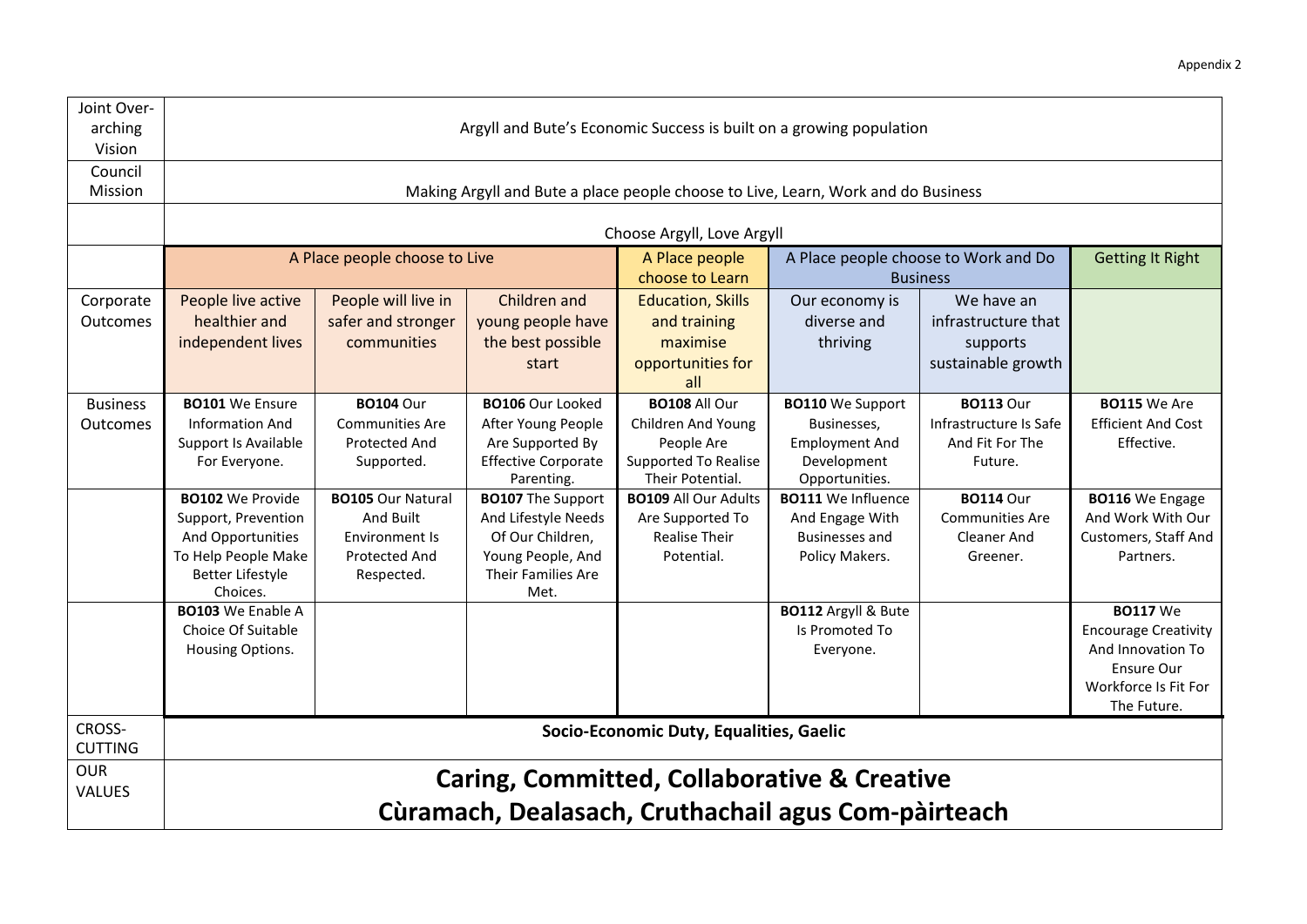#### **HELENSBURGH & LOMONDFQ2 2021/22 OVERALL PERFORMANCE SUMMARY**

#### **The table below presents a summary of all of the success measures in the scorecard.**

**They show the performance against targets and the trend against the previous quarter's performance.**



**NO TARGET Increase from FQ1 to FQ2 due to removal of Sickness Absence Target.**

| <b>Performance element</b>                                                            | <b>Status</b> | Performance<br><b>Trend</b> | <b>Target FQ1</b> | <b>Actual FQ1</b> | Target FQ2 | <b>Actual FQ2</b> | Owner         | <b>Comments</b>                                                                                                                                                                                                                                                                                                                                                                                                                                                                                                                                                                                                                                                                                                      |
|---------------------------------------------------------------------------------------|---------------|-----------------------------|-------------------|-------------------|------------|-------------------|---------------|----------------------------------------------------------------------------------------------------------------------------------------------------------------------------------------------------------------------------------------------------------------------------------------------------------------------------------------------------------------------------------------------------------------------------------------------------------------------------------------------------------------------------------------------------------------------------------------------------------------------------------------------------------------------------------------------------------------------|
| Corporate Outcome No 1 - People live active, healthier and independent lives          |               |                             |                   |                   |            |                   |               |                                                                                                                                                                                                                                                                                                                                                                                                                                                                                                                                                                                                                                                                                                                      |
| Number of affordable social sector new<br>builds - H&L (Housing Services)             | $\bullet$     |                             | 10                | 10                | 0          | $\mathbf 0$       | Allan Brandie | FQ2 2021/22 H&L<br>During quarter 2 there were 19 completions across all four areas. Bute and Cowal - 0, Helensburgh and Lomond - 0, Mid<br>Argyll, Kintyre and Islay - 0, Oban, Lorn and the Isles - Link handed over a further 19 social rented units of the 300 units at<br>Dunbeg due for completion this year, bringing total to date to 55 (with 36 in Q1). The annual Strategic Housing investment<br>Plan (SHIP) targets are: Bute and Cowal - 9, Helensburgh and Lomond - 10, Oban, Lorn and the Isles - 302, Mid Argyll,<br>Kintyre and Islay - 42. The annual targets for 2021/22 is 363 completions. RSLs note ongoing supply shortages in materials<br>and labour causing some slippage with programme. |
|                                                                                       |               |                             |                   |                   |            |                   |               | FQ1 2021/22 H&L<br>During quarter 1 there were 58 completions. Bute and Cowal - 6 which included 2 wheelchair accessible units, Helensburgh<br>and Lomond - 10 units, Oban, Lorn and the Isles - 42 units which included 2 wheelchair accessible units, Mid Argyll, Kintyre<br>and Islay - 0. The annual Strategic Housing investment Plan (SHIP) targets are: Bute and Cowal - 9, Helensburgh and<br>Lomond - 10, Oban, Lorn and the Isles - 302, Mid Argyll, Kintyre and Islay - 42. The annual targets for 2021/22 is 363<br>completions.                                                                                                                                                                         |
|                                                                                       |               |                             |                   |                   |            |                   |               |                                                                                                                                                                                                                                                                                                                                                                                                                                                                                                                                                                                                                                                                                                                      |
| DEG103 01-Number of new affordable<br>homes completed per annum (Housing<br>Services) | $\bullet$     |                             | 54                | 54                | 19         | 19                | Allan Brandie | FQ2 2021/22 A&B<br>During quarter 2 there were 19 completions across all four areas. Bute and Cowal - 0, Helensburgh and Lomond - 0, Mid<br>Argyll, Kintyre and Islay - 0, Oban, Lorn and the Isles - Link handed over a further 19 social rented units of the 300 units at<br>Dunbeg due for completion this year, bringing total to date to 55 (with 36 in Q1). The annual Strategic Housing investment<br>Plan (SHIP) targets are: Bute and Cowal - 9, Helensburgh and Lomond - 10, Oban, Lorn and the Isles - 302, Mid Argyll,<br>Kintyre and Islay - 42. The annual targets for 2021/22 is 363 completions. RSLs note ongoing supply shortages in materials<br>and labour causing some slippage with programme. |
|                                                                                       |               |                             |                   |                   |            |                   |               | FQ1 2021/22 A&B<br>During quarter 1 there were 58 completions. Bute and Cowal - 6 which included 2 wheelchair accessible units, Helensburgh<br>and Lomond - 10 units, Oban, Lorn and the Isles - 42 units which included 2 wheelchair accessible units, Mid Argyll, Kintyre<br>and Islay - 0. The annual Strategic Housing investment Plan (SHIP) targets are: Bute and Cowal - 9, Helensburgh and<br>Lomond - 10, Oban, Lorn and the Isles - 302, Mid Argyll, Kintyre and Islay - 42. The annual targets for 2021/22 is 363<br>completions.                                                                                                                                                                         |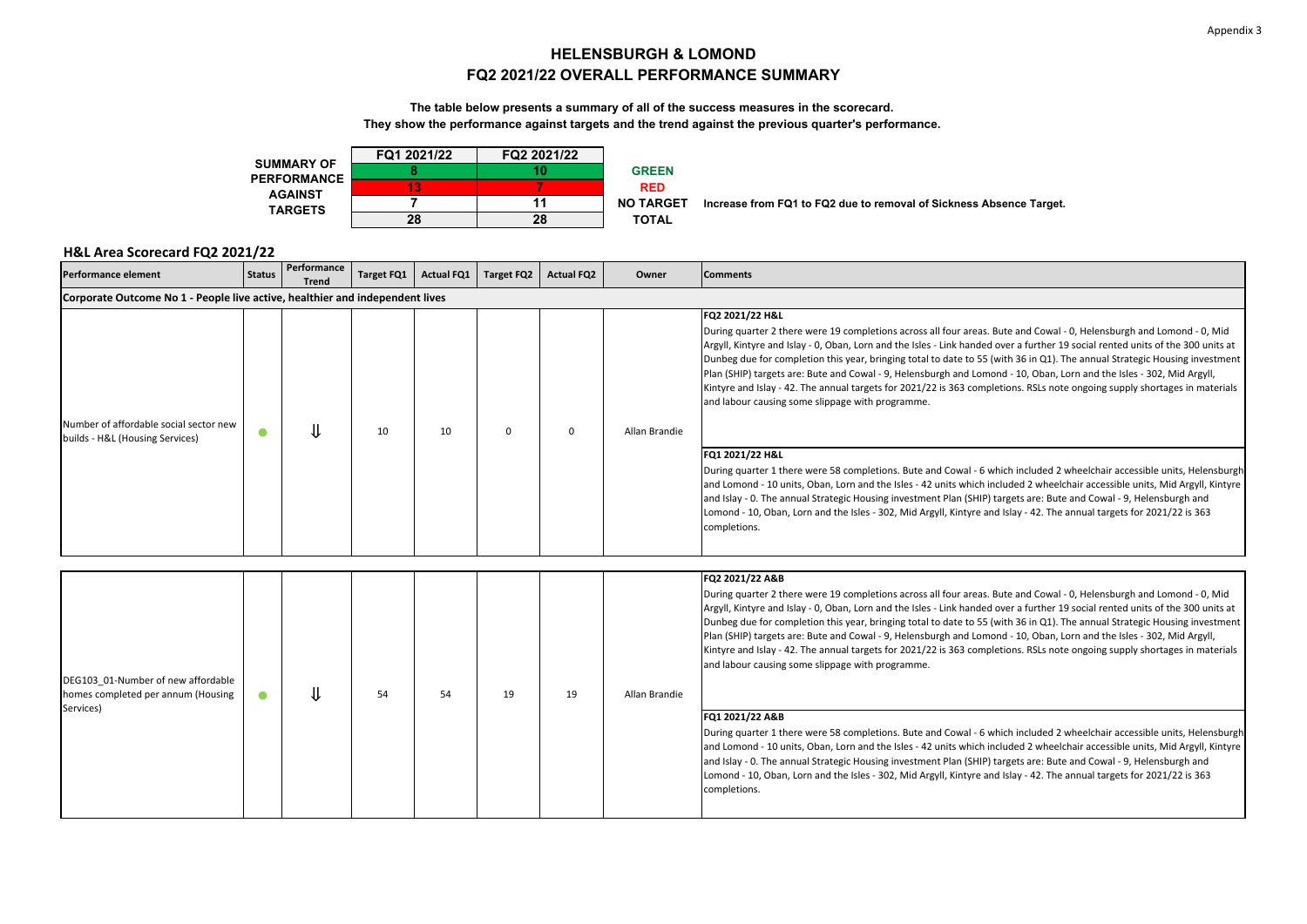| Performance element                                                    | <b>Status</b> | Performance<br><b>Trend</b> | Target FQ1 | <b>Actual FQ1</b> | Target FQ2 | <b>Actual FQ2</b> | Owner        | <b>Comments</b>                                                                                                                                                                                                                                                                                                                                                                                                                                                                                                                                                                                                                                                                                                                                                                                                                                                                                             |
|------------------------------------------------------------------------|---------------|-----------------------------|------------|-------------------|------------|-------------------|--------------|-------------------------------------------------------------------------------------------------------------------------------------------------------------------------------------------------------------------------------------------------------------------------------------------------------------------------------------------------------------------------------------------------------------------------------------------------------------------------------------------------------------------------------------------------------------------------------------------------------------------------------------------------------------------------------------------------------------------------------------------------------------------------------------------------------------------------------------------------------------------------------------------------------------|
| Corporate Outcome No.2 - People live in safer and stronger communities |               |                             |            |                   |            |                   |              |                                                                                                                                                                                                                                                                                                                                                                                                                                                                                                                                                                                                                                                                                                                                                                                                                                                                                                             |
|                                                                        |               |                             |            |                   |            |                   |              | FQ2 2021/22 H&L<br>Luss village signage/lines still causing issues                                                                                                                                                                                                                                                                                                                                                                                                                                                                                                                                                                                                                                                                                                                                                                                                                                          |
| H&L - Number of parking penalty<br>notices issued (Streetscene H&L)    |               | Jl                          | No Target  | 1,611             | No Target  | 1,241             | Hugh O'Neill | FQ1 2021/22 H&L<br>Glen Loin 1 car park now no longer leased by ABC. Luss village lack of signs and lines causing visitors to park in area by<br>mistake. Lomondside very busy.                                                                                                                                                                                                                                                                                                                                                                                                                                                                                                                                                                                                                                                                                                                             |
| A&B - Number of parking penalty                                        |               | ⇓                           |            | 1,915             | No Target  | 1,583             | Hugh O'Neill | FQ2 2021/22 A&B<br>Lomondside busy with vistors, other areas not at pre-Covid levels.                                                                                                                                                                                                                                                                                                                                                                                                                                                                                                                                                                                                                                                                                                                                                                                                                       |
| notices issued (StreetScene)                                           |               |                             | No Target  |                   |            |                   |              | FQ1 2021/22 A&B<br>Lomondside busy with visitors, other areas not at pre-Covid levels.                                                                                                                                                                                                                                                                                                                                                                                                                                                                                                                                                                                                                                                                                                                                                                                                                      |
|                                                                        |               |                             |            |                   |            |                   |              | FQ2 2021/22H&L<br>Income in H&L has improved over FQ2; income is now higher than anticipated. This is likely due to the popularity of<br>destinations such as Luss and Arrochar and their proximity to the central belt.                                                                                                                                                                                                                                                                                                                                                                                                                                                                                                                                                                                                                                                                                    |
| Car parking income to date - H&L<br>(Streetscene H&L)                  | $\bullet$     | ⇑                           | £56,532    | £39,833           | £141,055   | £179,755          | Hugh O'Neill | FQ1 2021/22 H&L<br>Some income arising from card payments is still to be allocated to the area totals, however, these won't be accounted for<br>until FQ2 due to the billing process (card payments are taken by a third party and credited to the Council on a monthly<br>basis). Officer observations are that within H&L Arrochar and Luss are busy most of the time while Helensburgh is busier<br>on sunny days.                                                                                                                                                                                                                                                                                                                                                                                                                                                                                       |
| Arrochar                                                               |               |                             |            | £11,880           |            | £31,715           |              |                                                                                                                                                                                                                                                                                                                                                                                                                                                                                                                                                                                                                                                                                                                                                                                                                                                                                                             |
| Luss, Lomond                                                           |               |                             |            | £23,515           | Income     | £96,375           |              |                                                                                                                                                                                                                                                                                                                                                                                                                                                                                                                                                                                                                                                                                                                                                                                                                                                                                                             |
| Sinclair Street, Helensburgh                                           |               |                             |            | £0                | collected  | £8                |              |                                                                                                                                                                                                                                                                                                                                                                                                                                                                                                                                                                                                                                                                                                                                                                                                                                                                                                             |
| Maitland Street, Helensburgh                                           |               |                             |            | £0                | each FQ.   | £6                |              |                                                                                                                                                                                                                                                                                                                                                                                                                                                                                                                                                                                                                                                                                                                                                                                                                                                                                                             |
| Pier, Helensburgh                                                      |               |                             |            | £4,437            |            | £11,819           |              | FQ2 2021/22 A&B                                                                                                                                                                                                                                                                                                                                                                                                                                                                                                                                                                                                                                                                                                                                                                                                                                                                                             |
|                                                                        |               |                             |            |                   |            |                   |              | While FQ1 showed a significant under-recovery in anticipated income, FQ2 appears to demonstrate a return to pre-Covid<br>behaviour. An element of the under-recovery in FQ1 is likely due to the processes for cashless payments reaching the<br>ledger, however, it is clear that FQ1 income was significantly impacted by on-going Covid lockdown effects. Three of the<br>four areas are showing higher than anticipated income with only B&C continuing to under-recover. It should be noted,<br>however, that a new warden is due to start in B&C in mid-October which is expected to have a positive impact on both<br>driver and parking behaviour and income recovery.                                                                                                                                                                                                                              |
| Car parking income to date - A&B<br>(StreetScene)                      | $\bullet$     | ⇑                           | £194,703   | £65,551           | £485,808   | £491,275          | Hugh O'Neill | FQ1 2021/22 A&B<br>While FQ1 is showing an under recovery of £129,168, it should be noted that there are additional card payments<br>amounting to £78,131.85 arising from June. The card payments are made through a third party and credited to the Council<br>on a monthly basis; this does mean, however, that the income from the last full month of each quarter is paid in the<br>following financial quarter. Notwithstanding this, there is still an under recovery for FQ1 which may be an impact of the<br>ongoing Covid restrictions into the start of this financial year. The following is based on Officer observations per area: B&C<br>- car parks remain quiet, even within the free to use car parks. H&L - Arrochar and Luss are busy most of the time.<br>Helensburgh busier on sunny days MAKI - Inveraray is busy at weekends, quiet otherwise OLI - Oban is busy at the<br>weekends. |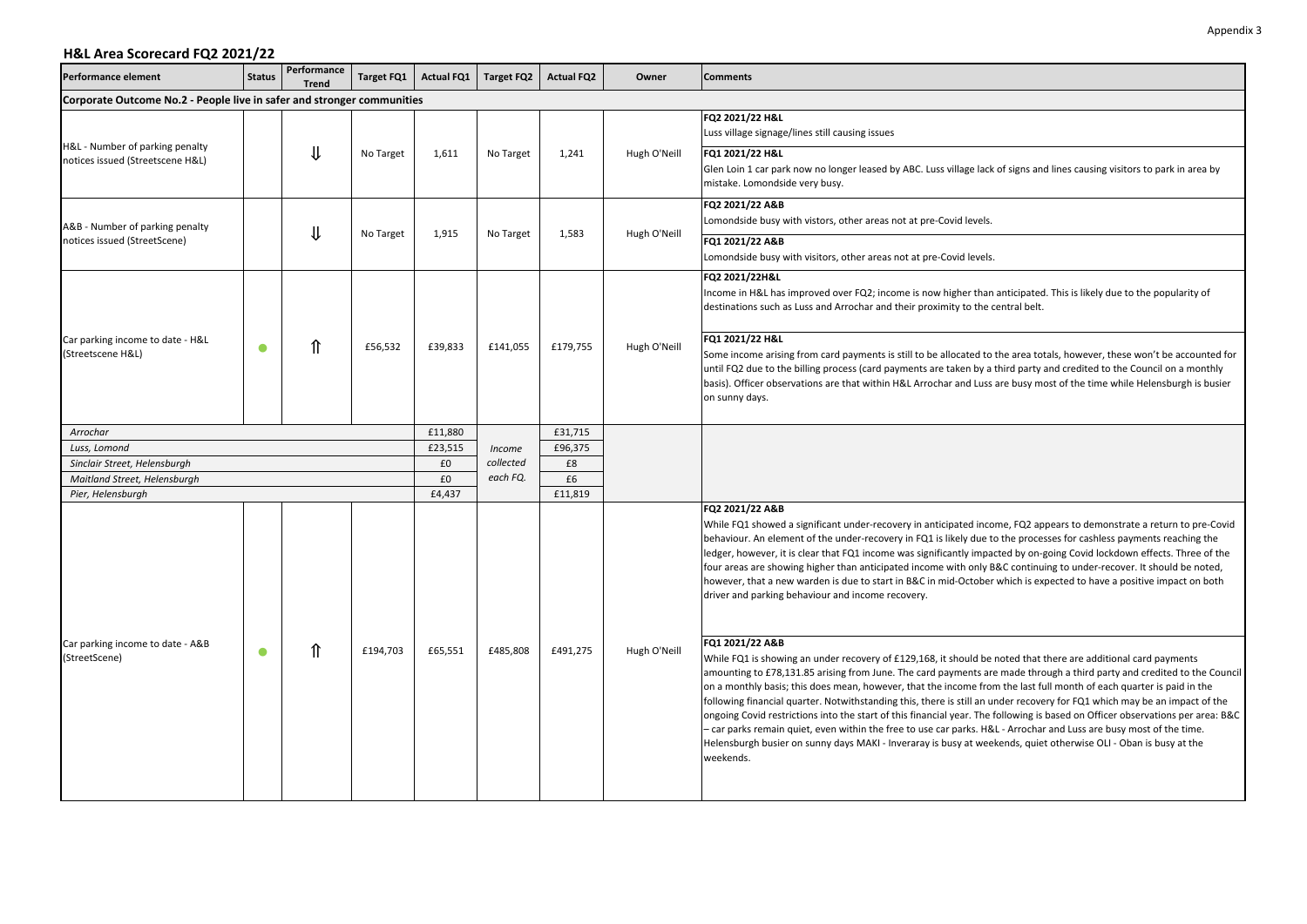| Performance element                                                                                                                                                                            | <b>Status</b> | Performance<br><b>Trend</b> | <b>Target FQ1</b> | <b>Actual FQ1</b> | <b>Target FQ2</b> | <b>Actual FQ2</b> | Owner      | <b>Comments</b>                                                                                                                                                                                                                                                                                                                                                                                                                                                                                                                                                                                                                                                                                                                                                                                                                                                                                                                                                                                                                                                                                               |
|------------------------------------------------------------------------------------------------------------------------------------------------------------------------------------------------|---------------|-----------------------------|-------------------|-------------------|-------------------|-------------------|------------|---------------------------------------------------------------------------------------------------------------------------------------------------------------------------------------------------------------------------------------------------------------------------------------------------------------------------------------------------------------------------------------------------------------------------------------------------------------------------------------------------------------------------------------------------------------------------------------------------------------------------------------------------------------------------------------------------------------------------------------------------------------------------------------------------------------------------------------------------------------------------------------------------------------------------------------------------------------------------------------------------------------------------------------------------------------------------------------------------------------|
| Dog fouling - total number of<br>complaints H&L (Streetscene H&L)                                                                                                                              | $\bullet$     | ⇑                           | 12                | 14                | 12                | 9                 | Tom Murphy | FO2 2021/22 H&L<br>The number of dog fouling complaints has halved this quarter, with only 9 received. The warden service continues to<br>engage with all parties in an attempt to advise and educate on the issues of dog fouling.<br>FQ1 2021/22 H&L<br>The number of dog fouling complaints for the FQ1 has halved since the last quarter with a total of 14 complaints for the<br>months of April, May and June. The warden service have engaged with relevant partners and complainers in an attempt to<br>gain the necessary support and evidence to report those responsible. Wardens continue to patrol hot spot areas offering<br>advise, warnings and fixed penalties where appropriate.                                                                                                                                                                                                                                                                                                                                                                                                            |
| Dog fouling - total number of<br>complaints A&B (StreetScene)                                                                                                                                  | $\bullet$     | ⇑                           | 78                | 72                | 78                | 46                | Tom Murphy | FQ2 2021/22 A&B<br>Although the number of dog fouling complaints has reduced this quarter it still remains high. The warden service will<br>continue to engage with all parties in an attempt to explain and educate on the issues of dog fouling, however it is difficult<br>to catch a person committing an offence as the majority of the complainants wish to remain anonymous.<br>FQ1 2021/22 A&B<br>The number of dog fouling complaints remains high this quarter, this is disappointing. It is hoped we will see an<br>improvement in this next quarter as the warden service will continue to monitor this and engage with all parties in an<br>attempt to deal with this problem. The warden service remains committed to dealing with irresponsible dog owners. The<br>catching of a person committing an offence is very difficult and the majority of complainants either wish to remain<br>anonymous or decline to give a statement. However, wherever possible the wardens engage with an irresponsible dog<br>owner with the view to explain and educate on the issues caused by dog fouling. |
| <b>LEAMS [Local Environment Audit and</b><br>Management System] - H&L<br>Helensburgh (Cleanliness Monitoring<br>Systems)<br>MONTHLY DATA COMBINED TO SHOW<br><b>QUARTERLY AVERAGE</b>          | $\bullet$     | ⇑                           | 73                | 76                | 73                | 77                | Tom Murphy | FQ2 2021/22 H&L<br>The standard of cleanliness for this quarter in Helensburgh and Lomond area remains steady with the following<br>performance levels July and August 74 and September 84.<br>FQ1 2021/22 H&L<br>There has been an improvement in the standard of cleanliness this quarter in the Helensburgh/Lomond area with the<br>following performance levels, April 76, May 80 and June 73.                                                                                                                                                                                                                                                                                                                                                                                                                                                                                                                                                                                                                                                                                                            |
| LEAMS [Local Environment Audit and<br>Management System] - Argyll and Bute<br>monthly average (Cleanliness<br>Monitoring Systems)<br>MONTHLY DATA COMBINED TO SHOW<br><b>QUARTERLY AVERAGE</b> | $\bullet$     | $\Rightarrow$               | 73                | 81                | 73                | 81                | Tom Murphy | FO2 2021/22 A&B<br>Again this quarter the level of street cleanliness remains at a very high standard. The role of the Amenity Wardens has had<br>a key influence around littering and dog fouling to assist in maintaining the good level of performance.<br>FQ1 2021/22 A&B<br>The level of street cleanliness across the area remains at a very high standard, exceeding both the National Standard and<br>Benchmark Figure. The service uses the annual report from Keep Scotland Beautiful and monthly inspections to assess the<br>data and make appropriate alterations to work schedules to ensure that the level of performance is maintained.                                                                                                                                                                                                                                                                                                                                                                                                                                                       |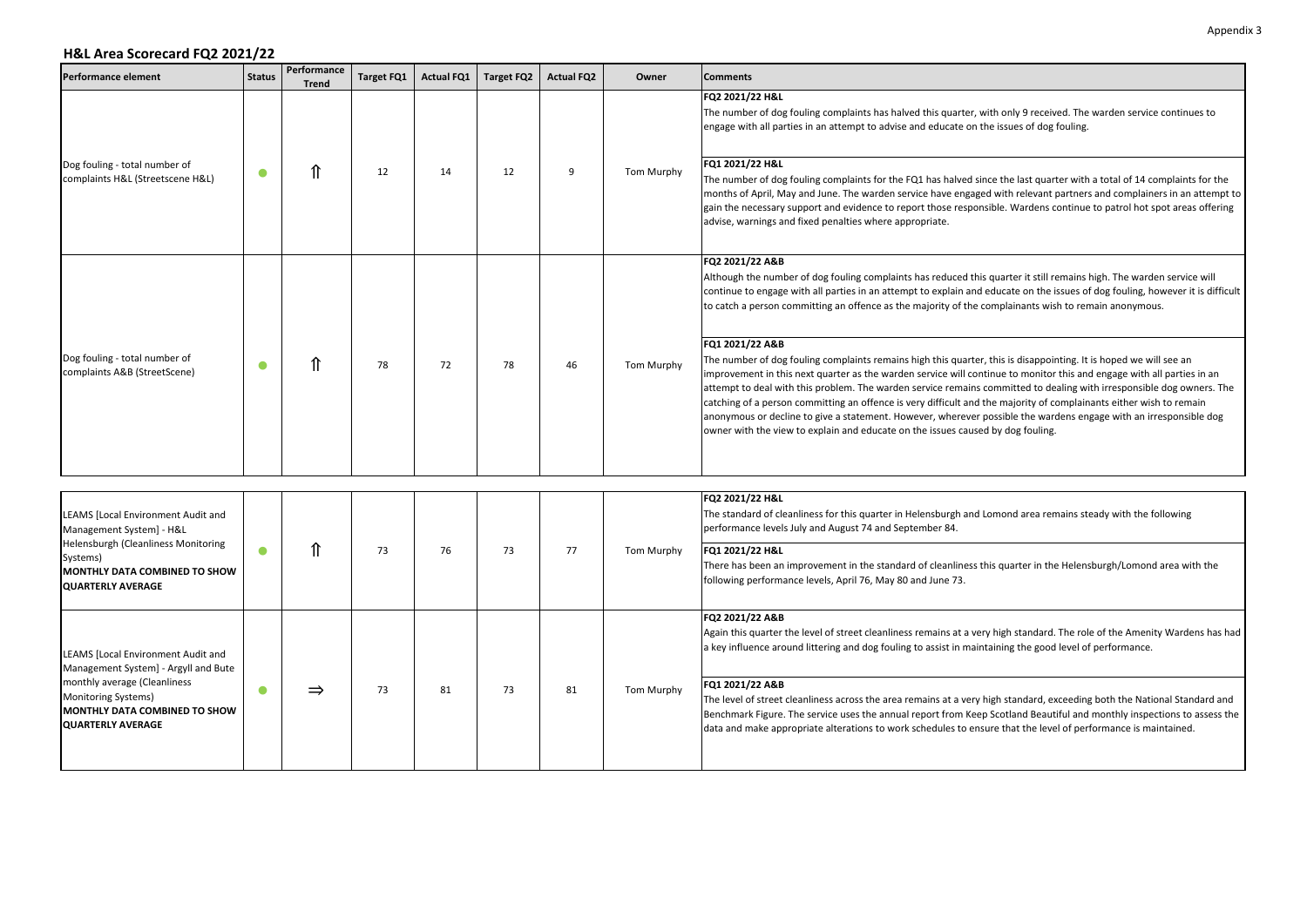| <b>Performance element</b>                                                                                                                           | <b>Status</b> | Performance<br><b>Trend</b> | <b>Target FQ1</b> | <b>Actual FQ1</b> | <b>Target FQ2</b> | <b>Actual FQ2</b> | Owner        | <b>Comments</b>                                                                                                                                                                                                                                                                                                                                                                                                                                                                                                                                                                                                                  |  |  |  |  |  |
|------------------------------------------------------------------------------------------------------------------------------------------------------|---------------|-----------------------------|-------------------|-------------------|-------------------|-------------------|--------------|----------------------------------------------------------------------------------------------------------------------------------------------------------------------------------------------------------------------------------------------------------------------------------------------------------------------------------------------------------------------------------------------------------------------------------------------------------------------------------------------------------------------------------------------------------------------------------------------------------------------------------|--|--|--|--|--|
| Corporate Outcome No.3 - Children and young people have the best possible start                                                                      |               |                             |                   |                   |                   |                   |              |                                                                                                                                                                                                                                                                                                                                                                                                                                                                                                                                                                                                                                  |  |  |  |  |  |
| No Area Committee Measures to report on for Corporate Outcome 3.                                                                                     |               |                             |                   |                   |                   |                   |              |                                                                                                                                                                                                                                                                                                                                                                                                                                                                                                                                                                                                                                  |  |  |  |  |  |
| Corporate Outcome No.4 - Education, skills and training maximises opportunities for all                                                              |               |                             |                   |                   |                   |                   |              |                                                                                                                                                                                                                                                                                                                                                                                                                                                                                                                                                                                                                                  |  |  |  |  |  |
| H&L-Maintain the percentage of 16-19<br>year olds participating in education,<br>training or employment (Youth Services)                             |               | $\Rightarrow$               | 94.00%            | 93.89%            | 94.00%            | 93.89%            | Simon Easton | FQ2 2021/22 H&L<br>Developing Young Workforce co-ordinators are now well established within each cluster and making contact with<br>employers.<br>FQ1 2021/22 H&L<br>There has been a slight decrease between FQ4 2020/21 and FQ1 2021/22.                                                                                                                                                                                                                                                                                                                                                                                       |  |  |  |  |  |
| EDU107 04-Maintain the percentage of<br>16-19 year olds in Argyll and Bute<br>participating in education, training or<br>employment (Youth Services) |               |                             | 94.00%            | 94.58%            | 94.00%            | 93.50%            | Simon Easton | FQ2 2021/22 A&B<br>The Annual Participation Measure for 2020-21was released on 31 <sup>st</sup> August 2021. In Argyll and Bute 93.5% of young people<br>aged 16-19 were participating (in work, training or education). This figure is 1.3% above the national average. 3.2% were<br>not participating, which is equal with the national average. 3.3% were unconfirmed, which is 1.3% below the national<br>average.<br>FQ1 2021/22 A&B<br>The Annual Participation Measure is collated and reported on once a year, normally September. Since April 2021 SDS has<br>begun reporting on 16 to 19 year olds on a monthly basis. |  |  |  |  |  |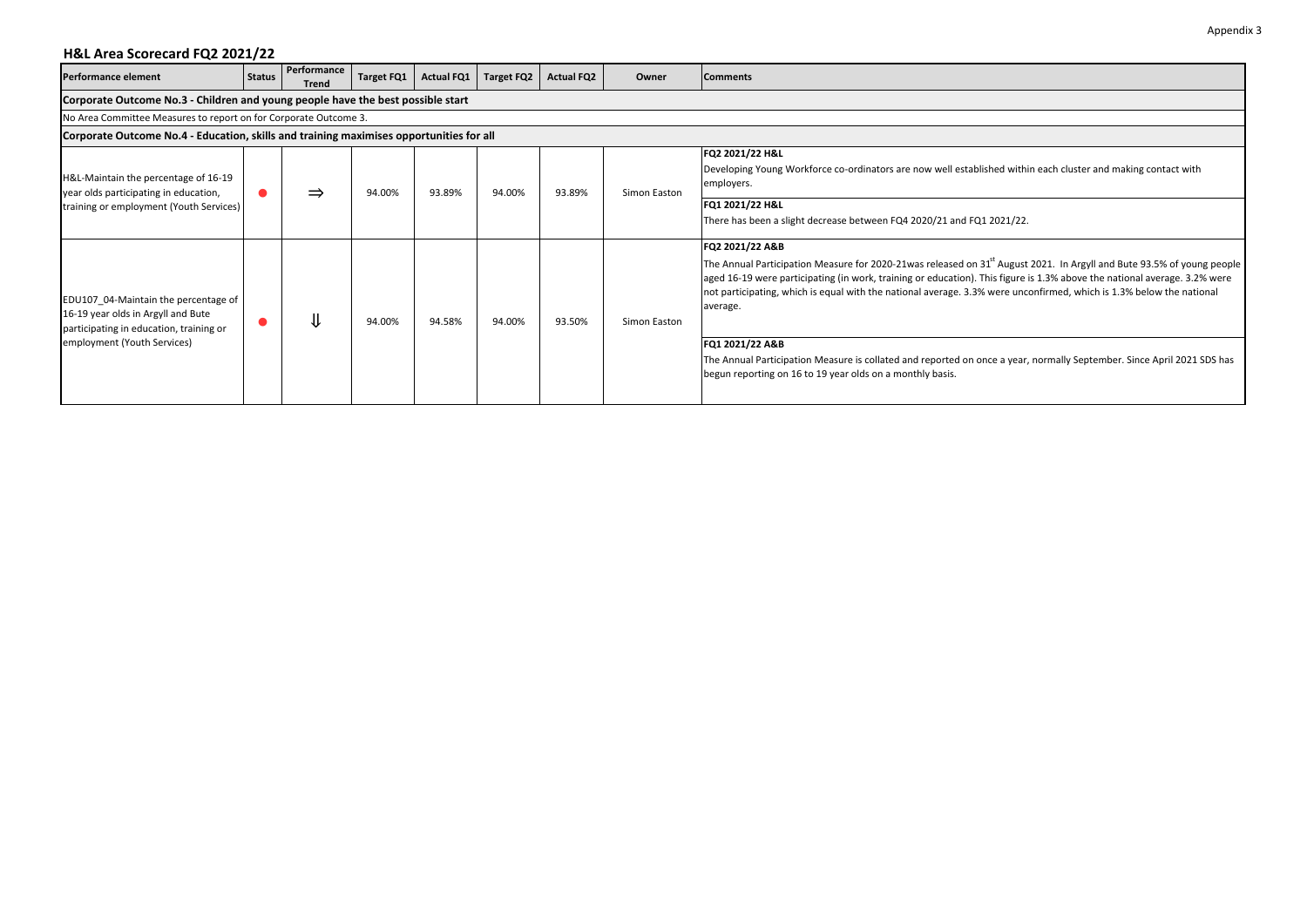| <b>Performance element</b>                                                                          | <b>Status</b>                                                | Performance<br><b>Trend</b> | Target FQ1 | <b>Actual FQ1</b> | <b>Target FQ2</b> | <b>Actual FQ2</b> | Owner      | <b>Comments</b>                                                                                                                                                                                                                                                                                                                                                                                                                                                                                                                                                                                                                                                                                                                                                                                                                                                                                                                                                                                                                                                                                                                                           |  |  |  |  |  |  |
|-----------------------------------------------------------------------------------------------------|--------------------------------------------------------------|-----------------------------|------------|-------------------|-------------------|-------------------|------------|-----------------------------------------------------------------------------------------------------------------------------------------------------------------------------------------------------------------------------------------------------------------------------------------------------------------------------------------------------------------------------------------------------------------------------------------------------------------------------------------------------------------------------------------------------------------------------------------------------------------------------------------------------------------------------------------------------------------------------------------------------------------------------------------------------------------------------------------------------------------------------------------------------------------------------------------------------------------------------------------------------------------------------------------------------------------------------------------------------------------------------------------------------------|--|--|--|--|--|--|
|                                                                                                     | Corporate Outcome No.5 - The economy is diverse and thriving |                             |            |                   |                   |                   |            |                                                                                                                                                                                                                                                                                                                                                                                                                                                                                                                                                                                                                                                                                                                                                                                                                                                                                                                                                                                                                                                                                                                                                           |  |  |  |  |  |  |
| % of Pre-application enquiries<br>processed within 20 working days - H&L<br>(Planning Applications) | $\bullet$                                                    | ⇑                           | 75.0%      | 51.5%             | 75.0%             | 87.5%             | Peter Bain | FQ2 2021/22 H&L<br>With a turnaround rate of 87.5% pre-application enquiries within 20 working days, the team has achieved its best result in<br>2 years.<br>FQ1 2021/22 H&L<br>During FQ1 performance in the Helensburgh and Lomond area team continued to be affected by the backlog of work<br>arising from Covid and settling in of a new staff member. It is anticipated that there should be signs of improvement during<br>FQ2.                                                                                                                                                                                                                                                                                                                                                                                                                                                                                                                                                                                                                                                                                                                    |  |  |  |  |  |  |
| % of Pre-application enquiries<br>processed within 20 working days - A&B<br>(Planning Applications) | $\bullet$                                                    | ⇓                           | 75.0%      | 66.7%             | 75.0%             | 65.5%             | Peter Bain | FQ2 2021/22 A&B<br>The Development Management Team is seeing an uplift in demand for the service, whilst operating at reduced capacity in<br>terms of resource - this is reflected in the performance for FQ2, which traditionally sees a higher level of annual leave<br>taken. 65.5% of pre-application enquiries were turned around in 20 working days, against a target of 75% The volume of<br>enquiries has increased by over a third since the same period last year. During FQ2, a new Planning Officer joined the team<br>in Mid-Argyll, but the Oban team continued to operate throughout the whole period with a vacant post. The position has<br>been offered to the successful candidate with an anticipated start date in November. This will bring the team up to the<br>minimum resource level required to operate the service for the first time in over a year.<br>FQ1 2021/22 A&B<br>FQ1 has seen a slight downturn on FQ4 but still slightly below target as the team prioritises the processing of planning<br>applications during the Covid pandemic; performance has also been impacted during FQ1 by two vacancies, and long term |  |  |  |  |  |  |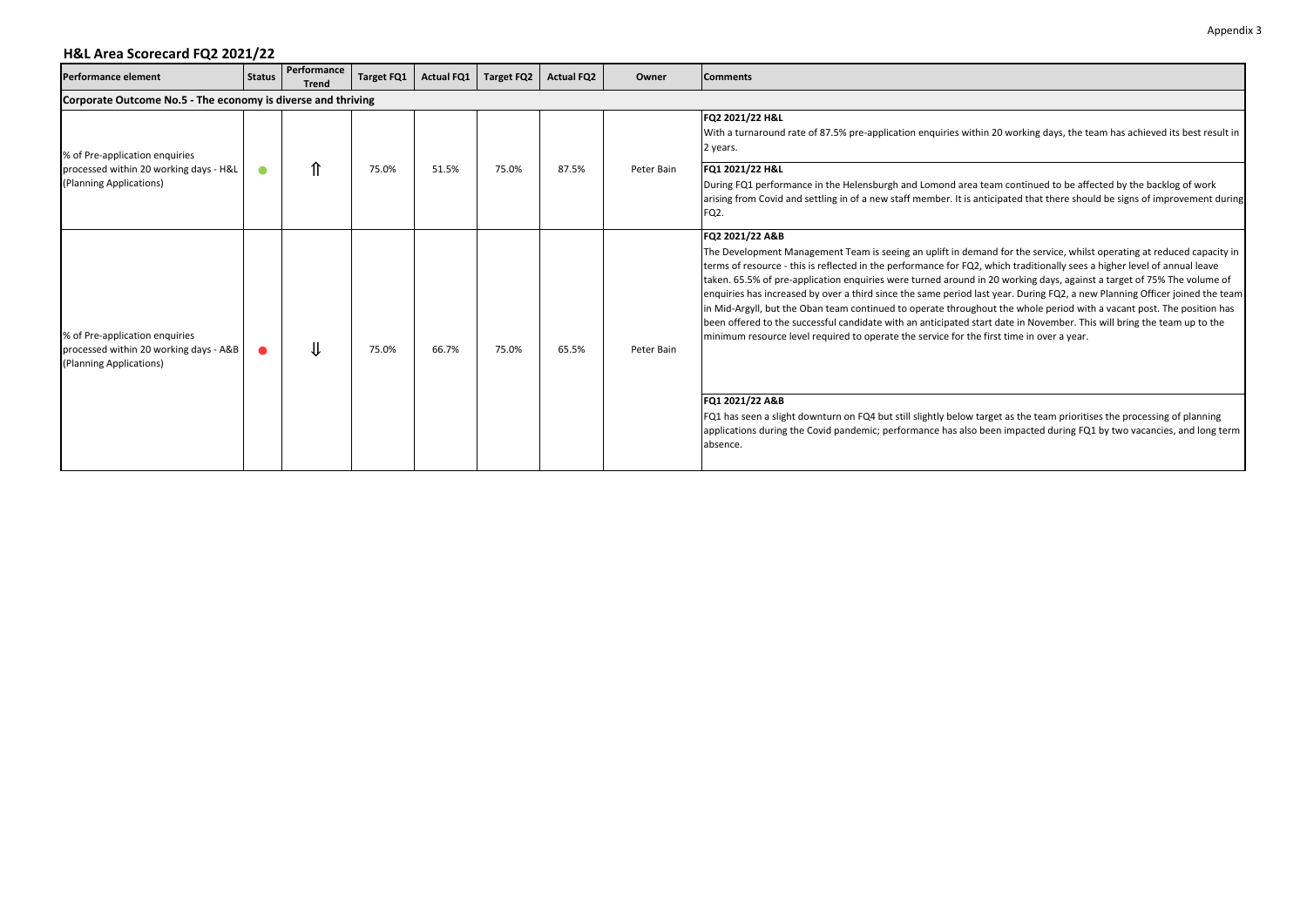| <b>Performance element</b>                                                                   | <b>Status</b> | Performance<br><b>Trend</b> | <b>Target FQ1</b> | <b>Actual FQ1</b> | <b>Target FQ2</b> | <b>Actual FQ2</b> | Owner      | <b>Comments</b>                                                                                                                                                                                                                                                                                                                                                                                                                                                                                                                                                                                                                                                                                                                                                                                                                                                                                                                                                                                                                                                                                                                                                                                                                                                                                                                                                                                                                                                                                                                                                                                                                                                                                                                                                                                                                                                                                                                                                                                                                                                                                                                                                                                                                                                                                                                                                                                                                                                                                                                                                                                                                                                                                                                                                                                                                                                                                                                                                                                                                          |
|----------------------------------------------------------------------------------------------|---------------|-----------------------------|-------------------|-------------------|-------------------|-------------------|------------|------------------------------------------------------------------------------------------------------------------------------------------------------------------------------------------------------------------------------------------------------------------------------------------------------------------------------------------------------------------------------------------------------------------------------------------------------------------------------------------------------------------------------------------------------------------------------------------------------------------------------------------------------------------------------------------------------------------------------------------------------------------------------------------------------------------------------------------------------------------------------------------------------------------------------------------------------------------------------------------------------------------------------------------------------------------------------------------------------------------------------------------------------------------------------------------------------------------------------------------------------------------------------------------------------------------------------------------------------------------------------------------------------------------------------------------------------------------------------------------------------------------------------------------------------------------------------------------------------------------------------------------------------------------------------------------------------------------------------------------------------------------------------------------------------------------------------------------------------------------------------------------------------------------------------------------------------------------------------------------------------------------------------------------------------------------------------------------------------------------------------------------------------------------------------------------------------------------------------------------------------------------------------------------------------------------------------------------------------------------------------------------------------------------------------------------------------------------------------------------------------------------------------------------------------------------------------------------------------------------------------------------------------------------------------------------------------------------------------------------------------------------------------------------------------------------------------------------------------------------------------------------------------------------------------------------------------------------------------------------------------------------------------------------|
| Householder planning apps: Ave no. of<br>weeks to determine - H&L (Planning<br>Applications) |               | ⇓                           | 8.0 wks           | 8.7 wks           | 8.0 wks           | 9.5 wks           | Peter Bain | FQ2 2021/22 H&L<br>The average turnaround time for householder planning applications was 9.7 weeks, however this figure is impacted by a<br>single application which took six months to determine. Volume of applications has increased by 32% on the same period<br>last year.<br>FQ1 2021/22 H&L<br>Performance in FQ1 improved to 8.7 weeks when compared to FQ4 at 9.0 weeks, in what are difficult operational                                                                                                                                                                                                                                                                                                                                                                                                                                                                                                                                                                                                                                                                                                                                                                                                                                                                                                                                                                                                                                                                                                                                                                                                                                                                                                                                                                                                                                                                                                                                                                                                                                                                                                                                                                                                                                                                                                                                                                                                                                                                                                                                                                                                                                                                                                                                                                                                                                                                                                                                                                                                                      |
| Householder planning apps: ave no. of<br>weeks to determine - ABC (Planning<br>Applications) |               | IJ                          | 8.0 wks           | 9.1 wks           | 8.0 wks           | 9.7 wks           | Peter Bain | circumstances.<br>FQ2 2021/22 A&B<br>The Development Management Team is seeing an uplift in demand for the service, whilst operating at reduced capacity in<br>terms of resource - this is reflected in the performance for FQ2, which traditionally sees a higher level of annual leave<br>taken. Following the temporary addition of a colleague to our Central Validation Team, the number of applications<br>validated increased by 22% over the same period last year. (Demonstrating our commitment to "Grow Your Own", this<br>succession planning for the impending retirement of a key member of the CVT has shown dividends.) When reporting<br>against applications determined, performance in terms of timescale of delivery saw a reduction in all areas. However, this<br>must be set against a 25% increase in volume compared to the same period last year: - Householder Applications +14% -<br>Local (excl HH) Applications +13% - Other* Applications +85% *The category of "Other" applications constitute those for<br>which we receive very little income, as laid down in legislation. The 74 applications determined, attracted the sum of<br>£2,982 (or £40.30 each) at times of budgetary challenges being experienced by Local Planning Authorities. During FQ2, a<br>new Planning Officer joined the team in Mid-Argyll, but the Oban team continued to operate throughout the whole period<br>with a vacant post. The position has been offered to the successful candidate with an anticipated start date in November.<br>This will bring the team up to the minimum resource level required to operate the service for the first time in over a year.<br>Benchmarking 2019/20, 2020/21 and 2021/22<br>This is one of several measures where the Development Management service is benchmarked against The Scottish<br>Government and "Rural 9" average performance. Changes made by The Scottish Government in reporting cycles, have<br>necessitated changes to the way we input benchmarking figures in Pyramid: 1) The annual benchmark figure, when<br>published in July each year will be used to retrospectively update every FQ for that FY (applied to FY 2019/20 & FY<br>2020/21). 2) This will be projected forward throughout the four FQ's of the next FY* (as has been standard practice in<br>Development Management for over a decade now). * projected benchmark figures are necessary to populate the field in<br>Scorecard, due to the fact that information is now only published by The Scottish Government twice a year.<br>FQ1 2021/22 A&B<br>The team are working through the backlog of planning applications caused by the extreme changes to working practices<br>earlier in the year. Set against this backdrop, the improvement in performance from 10.0 weeks in the previous quarter to<br>9.1 weeks has been maintained during FQ1 despite the ongoing operational difficulties of delivering the Planning Service<br>with the restrictions brought about by the pandemic. |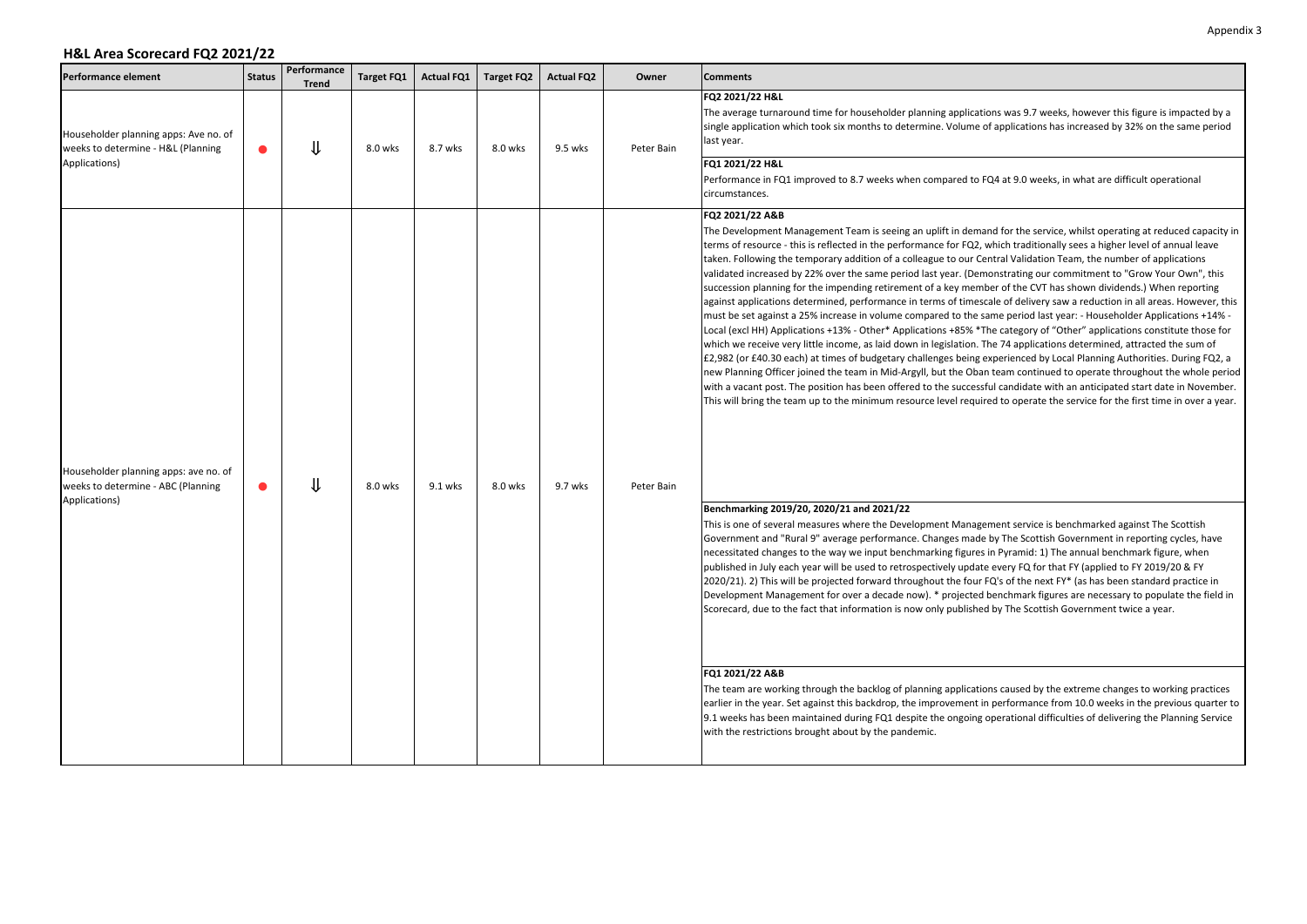| <b>Performance element</b>                                                                                                              | <b>Status</b> | Performance<br><b>Trend</b> | <b>Target FQ1</b> | <b>Actual FQ1</b> | <b>Target FQ2</b> | <b>Actual FQ2</b> | Owner        | <b>Comments</b>                                                                                                                                                                                                                                                                                                                                                                                                                                                                                                                                                                                                                                                                                                                                                                                                                                                                                                                                                                                                                                                                                                                                                                                                                                                                                                                                  |
|-----------------------------------------------------------------------------------------------------------------------------------------|---------------|-----------------------------|-------------------|-------------------|-------------------|-------------------|--------------|--------------------------------------------------------------------------------------------------------------------------------------------------------------------------------------------------------------------------------------------------------------------------------------------------------------------------------------------------------------------------------------------------------------------------------------------------------------------------------------------------------------------------------------------------------------------------------------------------------------------------------------------------------------------------------------------------------------------------------------------------------------------------------------------------------------------------------------------------------------------------------------------------------------------------------------------------------------------------------------------------------------------------------------------------------------------------------------------------------------------------------------------------------------------------------------------------------------------------------------------------------------------------------------------------------------------------------------------------|
| Corporate Outcome No.6 - We have infrastructure that supports sustainable growth                                                        |               |                             |                   |                   |                   |                   |              |                                                                                                                                                                                                                                                                                                                                                                                                                                                                                                                                                                                                                                                                                                                                                                                                                                                                                                                                                                                                                                                                                                                                                                                                                                                                                                                                                  |
| Street lighting - H&L percentage of<br>faults repaired within 10 days (Street<br>Lighting - Maintenance)                                | $\bullet$     | ⇓                           | 75%               | 45%               | 75%               | 29%               | Hugh O'Neill | FQ2 2021/22 H&L<br>Over the last 12 months, outstanding street lighting defects have been reduced from approx. 350 down to approx. 180<br>faults. To set the context there are approx. 14,000 lighting units across the whole Argyll and Bute lighting area which<br>means that we have just over 1% with reported faults. This includes underground cabling faults of which we have 14<br>currently recorded. This number could increase following further attendance on site when fault diagnostic work is carried<br>out to fully identify the underlying fault cause. We continue to run with absence within the team including currently one<br>colleague who was hospitalised through Covid and is expected to be off for some while. In order to address the current<br>180 or so lighting faults, the Lighting Team have been asked to make a Monday and a Wednesday return to the RIS<br>Leadership Team setting out the number of faults that have been repaired and the number of faults that are existing. In<br>some areas subcontractors may well be utilised to enable the current lighting backlog to be resolved. Lighting performance<br>and working towards meeting the current performance targets will continue on the RIS Leadership agenda. It should be<br>noted that lighting faults usually rise in the winter months. |
|                                                                                                                                         |               |                             |                   |                   |                   |                   |              | FQ1 2021/22 H&L<br>We have identified a further issue with the Asset Management system (LMS) which does not calculate the dark lamp<br>reports in line with quarterly performance on Pyramid. We have manually checked this over the individual months of the<br>first quarter of 2021/22 which shows April 51.2%, May 52.2% and June at 25%. Further analysis of June's poor<br>performance has revealed that several jobs were completed on time, however had not been marked up on the asset<br>system by staff within the allotted timescales. Therefore adjusting this means June compliance is 56.2%. Tallying all three<br>for the quarter give a compliance of 53.2%. Whilst still below the compliance rate we have again improved month on<br>month this year. We have now recruited an electrician in the Helensburgh area which should improve repair timescales.                                                                                                                                                                                                                                                                                                                                                                                                                                                                    |
|                                                                                                                                         |               |                             |                   |                   |                   |                   |              |                                                                                                                                                                                                                                                                                                                                                                                                                                                                                                                                                                                                                                                                                                                                                                                                                                                                                                                                                                                                                                                                                                                                                                                                                                                                                                                                                  |
| RIS113 05-The percentage of street<br>lighting fault repairs are completed<br>within 10 working days (Street Lighting -<br>Maintenance) |               | ⇓                           | 75%               | 46%               | 75%               | 31%               | Hugh O'Neill | FQ2 2021/22 A&B<br>Over the last 12 months, outstanding street lighting defects have been reduced from approx. 350 down to approx. 180<br>faults. To set the context there are approx. 14,000 lighting units across the whole Argyll and Bute lighting area which<br>means that we have just over 1% with reported faults. This includes underground cabling faults of which we have 14<br>currently recorded. This number could increase following further attendance on site when fault diagnostic work is carried<br>out to fully identify the underlying fault cause. We continue to run with absence within the team including currently one<br>colleague who was hospitalised through Covid and is expected to be off for some while. In order to address the current<br>180 or so lighting faults, the Lighting Team have been asked to make a Monday and a Wednesday return to the RIS<br>Leadership Team setting out the number of faults that have been repaired and the number of faults that are existing. In<br>some areas subcontractors may well be utilised to enable the current lighting backlog to be resolved. Lighting performance<br>and working towards meeting the current performance targets will continue on the RIS Leadership agenda. It should be<br>noted that lighting faults usually rise in the winter months. |
|                                                                                                                                         |               |                             |                   |                   |                   |                   |              | FQ1 2021/22 A&B<br>Whilst the performance in FQ1 is an improvement from FQ4 the service acknowledges that performance is still below<br>target and is continuing to work with the action plan that was implemented to improve performance. The service has<br>introduced a Street Lighting Service Disruption page onto our Website and identified an issue with the Asset Management<br>system (LMS) which does not automatically provide updates to customers reporting faults on our street lighting Network.<br>We have been working with staff in the contact centre and RIS Administration to pick up updates from LMS and add these<br>to Oracle to ensure better updates are being received. The team are holding regular Network and Operational Meetings to<br>provide staff with support and highlight areas for improvement, this is being managed with a set of actions in the<br>improvement plan. The team have now recruited an electrician in the Helensburgh area which should improve repair<br>timescales.                                                                                                                                                                                                                                                                                                                   |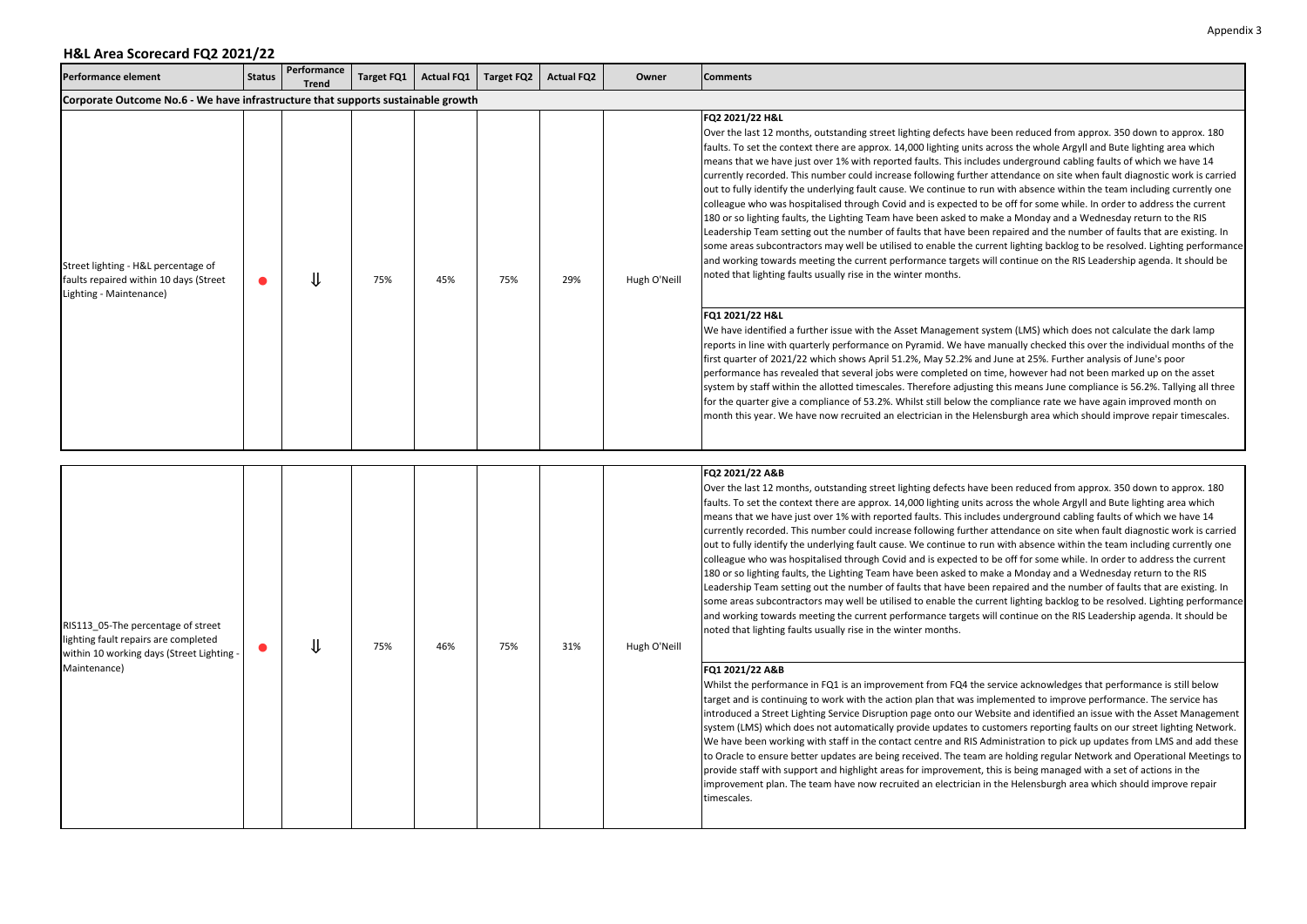| <b>Performance element</b>                                                     | <b>Status</b> | Performance<br>Trend | Target FQ1 | Actual FQ1   Target FQ2 |           | <b>Actual FQ2</b> | Owner      | <b>Comments</b>                                                                                                                                                                                                                                                                                                                                                                                                                                                                                                                               |
|--------------------------------------------------------------------------------|---------------|----------------------|------------|-------------------------|-----------|-------------------|------------|-----------------------------------------------------------------------------------------------------------------------------------------------------------------------------------------------------------------------------------------------------------------------------------------------------------------------------------------------------------------------------------------------------------------------------------------------------------------------------------------------------------------------------------------------|
| Total number of complaints regarding<br>waste collection H&L (Streetscene H&L) |               | ⇒                    | No Target  | $\mathbf{0}$            | No Target | $\mathbf 0$       | Tom Murphy | FQ2 2021/22 H&L<br>Again this quarter there were no waste collection complaints received for the Helensburgh and Lomond area, excellent<br>service given the number of properties serviced.<br>FQ1 2021/22 H&L<br>There were no waste collection complaints received this quarter for Helensburgh and Lomond. This is excellent given the<br>large number of both domestic and commercial properties serviced.                                                                                                                                |
| Total number of complaints regarding<br>waste collection - A&B (StreetScene)   |               | ⇒                    | No Target  | $\mathbf{0}$            | No Target | $\mathbf 0$       | Tom Murphy | FQ2 2021/22 A&B<br>Again this quarter there were no waste collection complaints received in relation to the service. This is an excellent level of<br>service given the number of properties serviced.<br>FQ1 2021/22 A&B<br>There were no waste collection complaints received in relation to the service across the whole of the district for the FQ1<br>period. The is an excellent level of service given the number of properties serviced. While carrying out these duties safe<br>working practices relating to Covid remain in place. |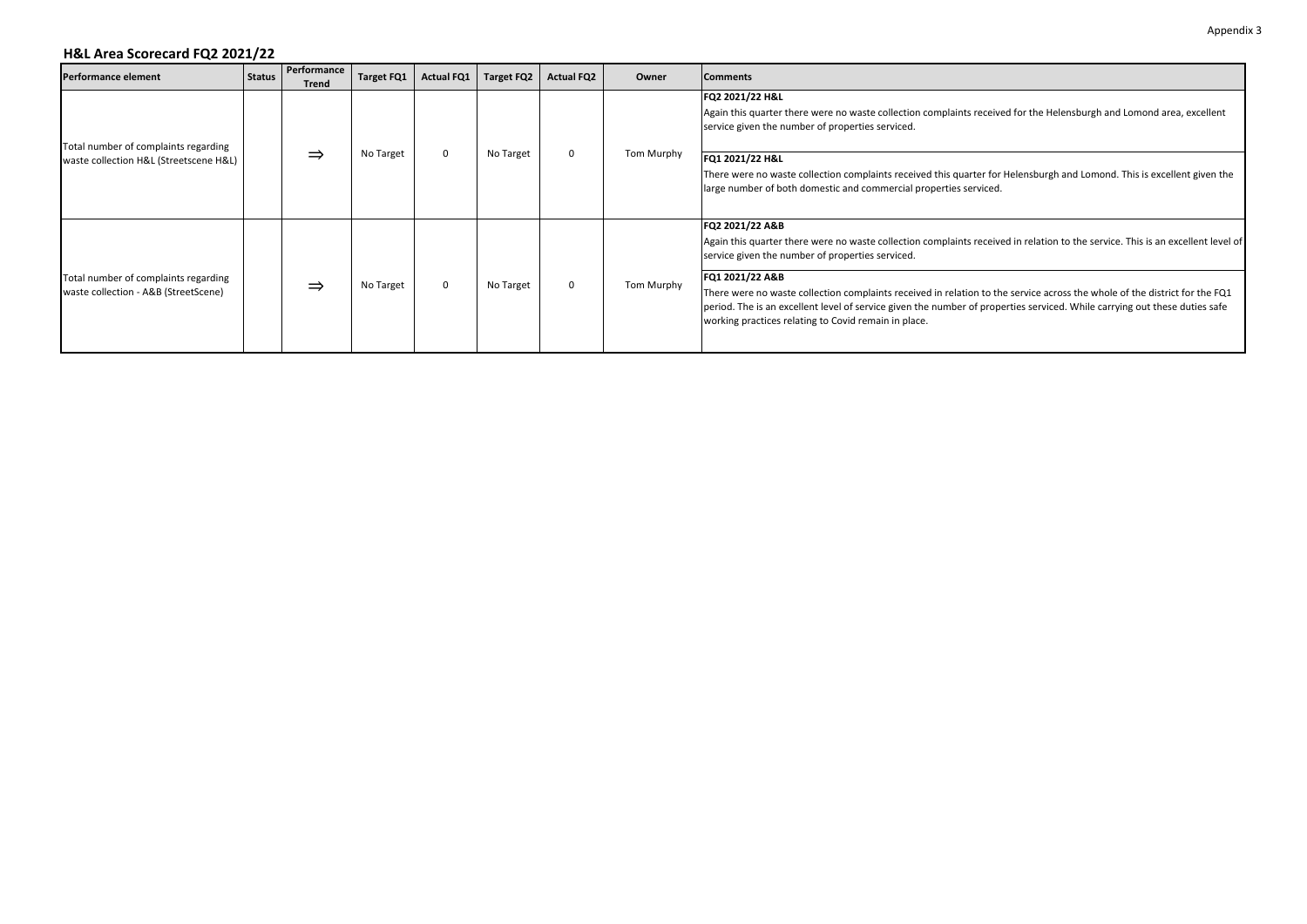| <b>Performance element</b>                                                                           | <b>Status</b> | Performance<br><b>Trend</b> | Target FQ1 | <b>Actual FQ1</b> | Target FQ2 | <b>Actual FQ2</b> | Owner      | <b>Comments</b>                                                                                                                                                                                                                                                                                                                                        |
|------------------------------------------------------------------------------------------------------|---------------|-----------------------------|------------|-------------------|------------|-------------------|------------|--------------------------------------------------------------------------------------------------------------------------------------------------------------------------------------------------------------------------------------------------------------------------------------------------------------------------------------------------------|
| RIS114 01-The percentage of waste                                                                    |               |                             |            |                   |            |                   |            | FQ2 2021/22 A&B<br>50.5% recycling , composting and recovery in Q2 (35.0% recycling/composting plus 15.5% recovery). Recycling levels back<br>to normal with rates similar to pre-Covid levels.                                                                                                                                                        |
| that is recycled, composted and<br>recovered (Waste Management<br>Performance)                       | $\bullet$     | ⇑                           | 45.0%      | 46.6%             | 45.0%      | 50.5%             | John Blake | FQ1 2021/22 A&B<br>46.6% recycling, composting and recovery (35.0% recycling/composting plus 11.6% recovery). FQ1 percentages in this<br>quarter at more normal levels compared to April-June 2020 when council kerbside recycling services suspended and<br>recycling/civic amenity sites were closed during the early months of Pandemic.            |
|                                                                                                      |               |                             |            |                   |            |                   |            | FQ2 2021/22 Waste PPP Area<br>52.8% recycling , composting and recovery in Q2 (30.6% recycling/composting plus 22.2% recovery). Recycling levels back<br>to normal with rates similar to pre-Covid levels.                                                                                                                                             |
| Shanks - Percentage of waste recycled,<br>composted and recovered (Waste<br>Management Performance)  |               | ⇑                           | No Target  | 45.5%             | No Target  | 52.8%             | John Blake | FQ1 2021/22 Waste PPP Area<br>45.5% recycling, composting and recovery (30.2% recycling/composting plus 15.3% recovery). FQ1 percentages in this<br>quarter at more normal levels compared to April-June 2020 when council kerbside recycling services suspended and<br>recycling/civic amenity sites were closed during the early months of Pandemic. |
|                                                                                                      |               |                             |            |                   |            |                   |            | FQ2 2021/22 Islands<br>37.2% recycling ,composting and recovery in Q2 (35.9% recycling/composting plus 1.3% recovery). Recycling levels more<br>back to normal with rates closer to pre-Covid levels.                                                                                                                                                  |
| Islands - Percentage of waste recycled,<br>composted and recovered (Waste<br>Management Performance) |               | ⇑                           | No Target  | 33.8%             | No Target  | 37.2%             | John Blake | FQ1 2021/22 Islands<br>33.8% recycling, composting and recovery (32.3% recycling/composting plus 1.5% recovery). FQ1 percentages in this<br>quarter at more normal levels compared to April-June 2020 when council kerbside recycling services suspended and<br>recycling/civic amenity sites were closed during the early months of Pandemic.         |
|                                                                                                      |               |                             |            |                   |            |                   |            | FQ2 2021/22 H&L<br>51.2% recycling ,composting and recovery in Q2 (43.2% recycling/composting plus 8.0% recovery). Recycling levels more<br>back to normal with rates close to pre-Covid levels.                                                                                                                                                       |
| H&L - Percentage of waste recycled,<br>composted and recovered (Waste<br>Management Performance)     |               | ⇓                           | No Target  | 52.0%             | No Target  | 51.2%             | John Blake | FQ1 2021/22 H&L<br>52.0% recycling , composting and recovery (44.0% recycling/composting plus 8.0% recovery). FQ1 percentages in this<br>quarter at more normal levels compared to April-June 2020 when council kerbside recycling services suspended and<br>recycling/civic amenity sites were closed during the early months of Pandemic.            |